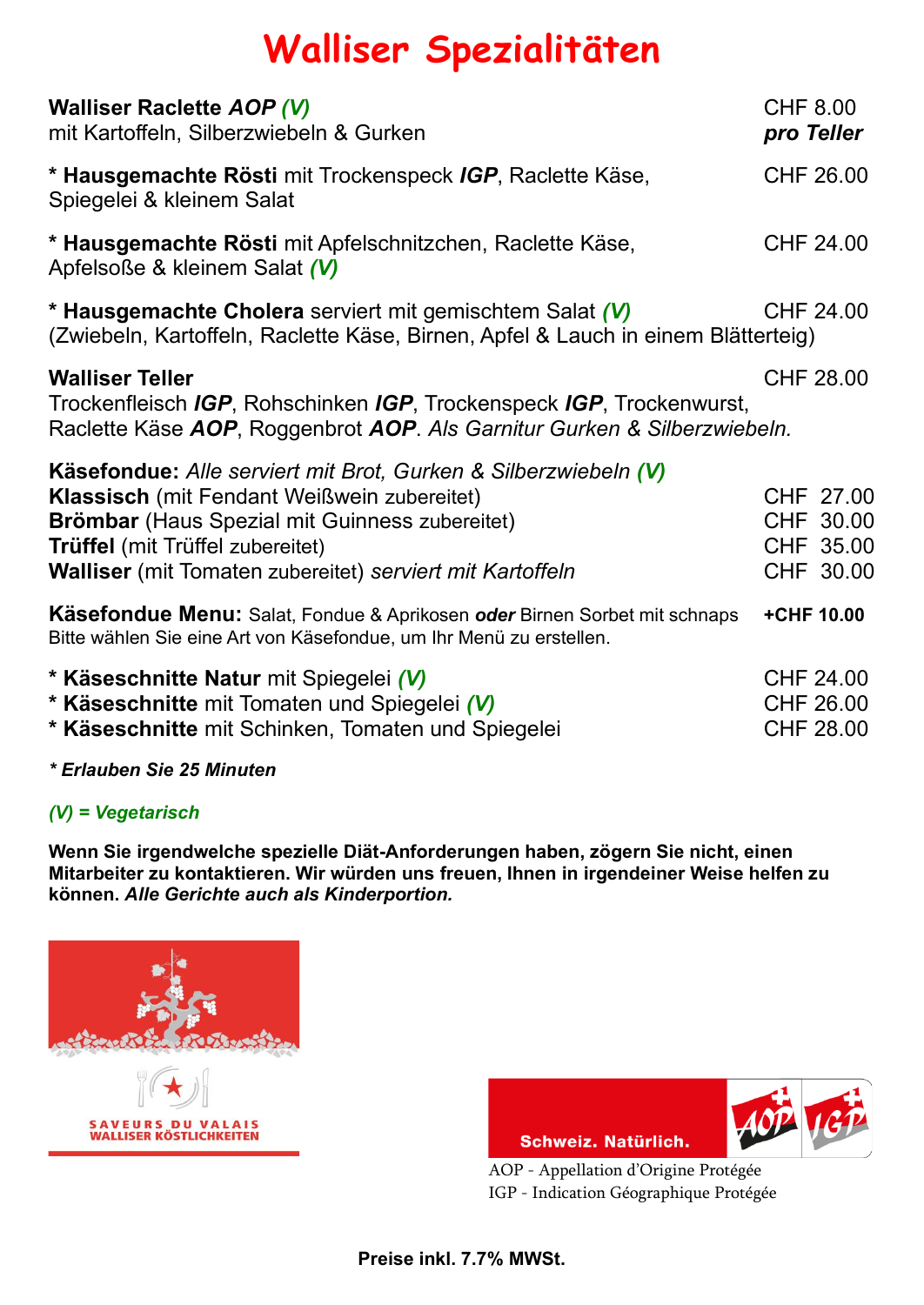## **Valais Specialities**

| Raclette Cheese AOP (V)<br>with new potatoes, silver onions & cornichons                                                                                                                                                                                                            | <b>CHF 8.00</b><br>per plate |                                                  |
|-------------------------------------------------------------------------------------------------------------------------------------------------------------------------------------------------------------------------------------------------------------------------------------|------------------------------|--------------------------------------------------|
| <b>*Homemade Rösti</b> – Potato with dry cured bacon IGP,<br>raclette cheese, fried egg and side salad $(V)$                                                                                                                                                                        |                              | CHF 26.00                                        |
| <b>*Homemade Rösti</b> – Potato with sliced apple, raclette cheese,<br>apple sauce and side salad $(V)$                                                                                                                                                                             |                              | CHF 24.00                                        |
| <b>*Homemade Cholera</b> served with a mixed salad (V)<br>(Onions, potatoes, raclette cheese, sliced pears, sliced apples and leeks<br>in puff pastry – oven cooked)                                                                                                                |                              | CHF 24.00                                        |
| <b>Valais Plate</b><br>Dry cured Beef IGP, Ham IGP, Bacon IGP & Sausage,<br>Raclette Cheese AOP, Rye Bread AOP. Served with cornichons and silver onions.                                                                                                                           |                              | CHF 28.00                                        |
| <b>Cheese Fondue:</b> All served with bread, cornichons & silver onions (V)<br><b>Classic</b> (cooked with Fendant White Wine)<br><b>Brömbar</b> (House Special cooked with Guinness)<br><b>Truffle</b> (cooked with Truffle)<br>Valais (cooked with tomatoes) served with potatoes |                              | CHF 27.00<br>CHF 30.00<br>CHF 35.00<br>CHF 30.00 |
| <b>Cheese fondue Menu:</b> Salad, Fondue & Apricot or Pear Sorbet with schnapps<br>Please choose one type of Cheese Fondue to create your menu.                                                                                                                                     | +CHF 10.00                   |                                                  |
| <b>* Käseschnitte Natural with a Fried Egg (V)</b><br>(Oven cooked bread soaked in white wine and covered in Raclette cheese)<br><b>* Käseschnitte</b> with Tomato and a Fried Egg (V)<br><b>* Käseschnitte</b> with Ham, Tomato and a Fried Egg                                    |                              | CHF 24.00<br>CHF 26.00<br>CHF 28.00              |

*\*Please allow upto 25 minutes*

## *(V) = Vegetarian*

**If you have any special dietary requirements, please do not hesitate to speak to a member of staff. We would be happy to help you in any way. All dishes are also available as children's portions.**





AOP - Appellation d'Origine Protégée IGP - Indication Géographique Protégée